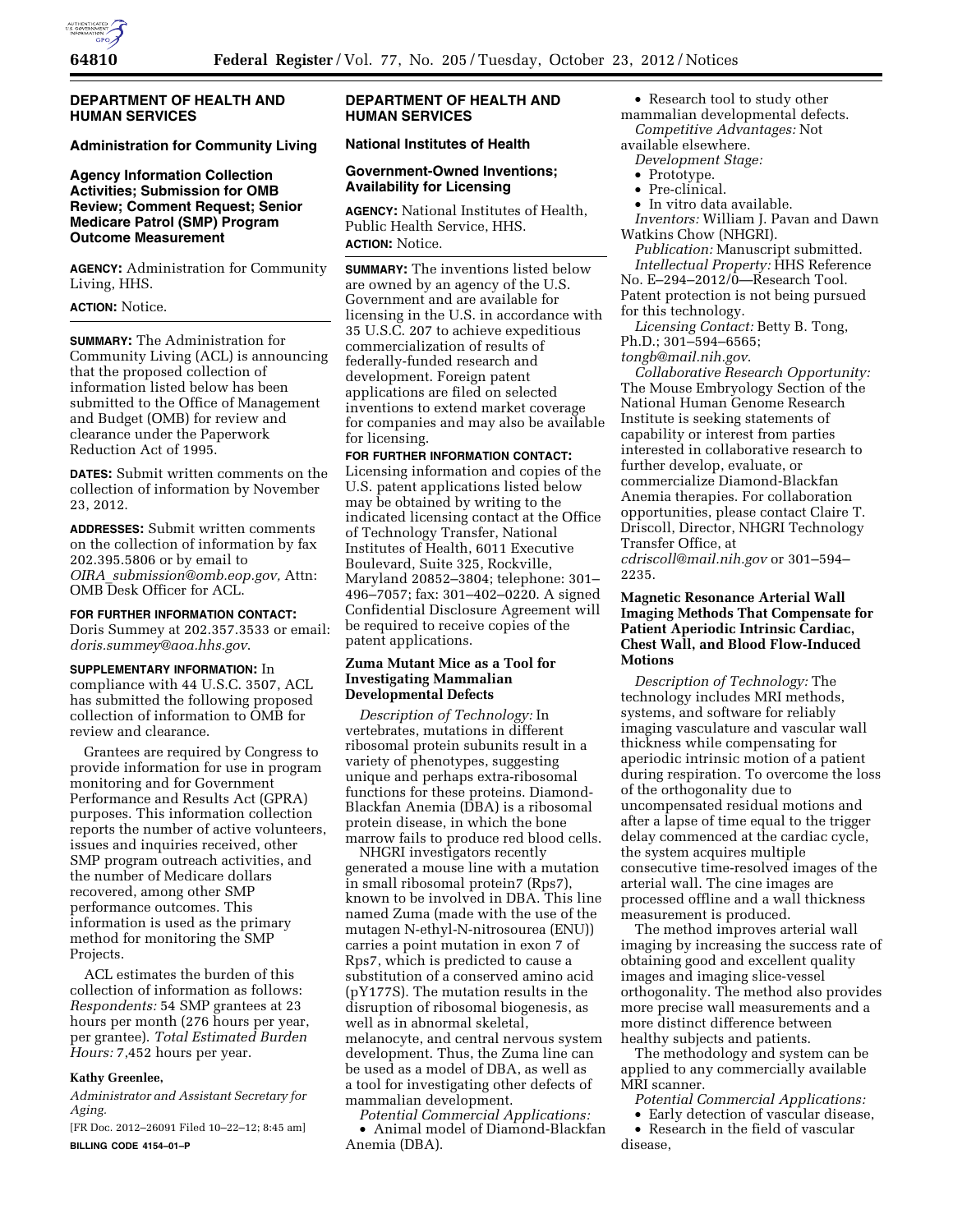• Non-invasive assessment of the efficacy of medication and/or lifestyle changes in vascular health status in a particular subject, and

• Assessment of the efficacy of new medications or new uses of existing medications to treat vascular disease.

*Competitive Advantages:* Existing techniques suffer from image degradation due to aperiodic intrinsic cardiac, chest wall motions, or other bulk motion that often cause image blur and reduced wall sharpness. These techniques do not adequately address the time-dependent angular orientation of the arteries, whereby mispositioning of the imaged slice may cause disappearance of the lumen-wall interface altogether.

In the new technology time-resolved arterial wall imaging overcomes the loss of the orthogonality due to

uncompensated residual motion.

- *Development Stage:*
- Prototype.
- Early-stage.
- Pre-clinical.

• In vivo data available (human). *Inventors:* Khaled Z. Abd-Elmoniem (NIDDK), Ahmed Gharib (NIDDK), Roderic Pettigrew (NIBIB).

*Publications:* 

1. Plein S, et al. Three-dimensional coronary MR angiography performed with subject-specific cardiac acquisition windows and motion-adapted respiratory gating. AJR Am J Roentgenol. 2003 Feb;180(2):505–12. [PMID 12540462]

2. Hoffmann MH, et al. Automatic determination of minimal cardiac motion phases for computed tomography imaging: Initial experience. Eur Radiol. 2006 Feb;16(2):365–73. [PMID 16021450]

3. Ustun A, et al. Automated identification of minimal myocardial motion for improved image quality on MR angiography at 3 T. AJR Am J Roentgenol. 2007 Mar;188(3):W283–90. [PMID 17312038]

4. Roes SD, et al. Correction for heart rate variability during 3D whole heart MR coronary angiography. J Magn Reson Imaging. 2008 May;27(5):1046–53. [PMID 18425831]

5. Abd-Elmoniem KZ, et al. Phase-sensitive black-blood coronary vessel wall imaging. Magn Reson Med. 2010 Apr;63(4):1021–30. [PMID 20373403]

6. Spuentrup E, et al. The impact of navigator timing parameters and navigator spatial resolution on 3D coronary magnetic resonance angiography. J Magn Reson Imaging. 2001 Sep;14(3):311–8. [PMID 11536409]

*Intellectual Property:* HHS Reference No. E–185–2012/0—U.S. Provisional Application No. 61/692,191 filed 22 Aug 2012.

*Licensing Contact:* Michael Shmilovich; 301–435–5019; *[shmilovm@mail.nih.gov](mailto:shmilovm@mail.nih.gov)*.

*Collaborative Research Opportunity:*  The Biomedical and Metabolic Imaging Branch, NIDDK, NIH, is seeking statements of capability or interest from parties interested in collaborative research to further develop, evaluate, or commercialize time-resolved arterial wall imaging. For collaboration opportunities, please contact Khaled Z. Abd-Elmoniem at *[abdelmoniemkz@mail.nih.gov](mailto:abdelmoniemkz@mail.nih.gov)*.

# **Topical Antibiotic With Immune**

# **Stimulating Oligodeoxynucleotide Molecules To Speed Wound Healing**

*Description of Technology:* The present technology provides a mean of improving the activity of topical antibiotics. Currently available topical antibiotic formulations effectively eliminate bacteria at a wound site. But in eliminating bacteria in the wound, such antibiotics also eliminate the molecular signals present in bacterial DNA that stimulate to immune system's wound healing processes. Without these signals the rate of wound healing is diminished. It would be desirable for topical antibiotics to remove infectious bacteria but also provide the immune stimulating signals needed to promote and accelerate healing. The present formulation accomplishes these goals by supplementing the antibiotic formulation with immunostimulatory oligodeoxynucleotides (ODN). These ODN express the CpG motifs present in bacterial DNA and safely mimic the immune stimulation induced by bacterial DNA. The formulation may be applied directly to a wide variety of wounds to skin (such as traumatic, burn, or surgical wound), or the eyes (such as corneal abrasions) to effectively eliminate infection and stimulate rapid healing of the wound.

*Potential Commercial Applications:*  Topical antibiotic.

*Competitive Advantages:* Eliminates wound site bacteria while retaining immune stimulating properties that promote faster wound healing.

*Development Stage:* 

- Early-stage.
- In vivo data available (animal).

*Inventors:* Dennis Klinman, Hiroyasu Ito, Noriho Iida (all of NCI). *Publications:* 

1. Ito H, et al. Antibiotics delay wound healing: An effect reversed by coadministering TLR7 and 9 ligands. Current Angiogenesis. 2012 Apr;1(1):46–51.

2. Sato T, et al. Accelerated wound healing mediated by activation of Toll-like receptor 9. Wound Repair Regen. 2010 Nov– Dec;18(6):586–93. [PMID 20946144]

3. Yamamoto M, et al. The acceleration of wound healing in primates by the local administration of immunostimulatory CpG oligonucleotides. Biomaterials. 2011 Jun;32(18):4238–42. [PMID 21421264]

*Intellectual Property:* HHS Reference No. E–294–2011/0—U.S. Provisional Application No. 61/639,688 filed 27 Apr 2012.

*Related Technology:* HHS Reference No. E–242–2007/0—U.S. Patent Application No. 12/205,756 filed 05 Sep 2008.

*Licensing Contact:* Edward (Tedd) Fenn; 301–435–5031;

*[fenned@mail.nih.gov.](mailto:fenned@mail.nih.gov)* 

*Collaborative Research Opportunity:*  The National Cancer Institute is seeking statements of capability or interest from parties interested in collaborative research to further develop, evaluate, or commercialize adding immunostimulatory CpG oligonucleotides to a topical antibiotic formulation to accelerate wound healing. For collaboration opportunities, please contact John Hewes, Ph.D. at *[hewesj@mail.nih.gov.](mailto:hewesj@mail.nih.gov)* 

# **Antimalarial Inhibitors That Target the Plasmodial Surface Anion Channel (PSAC) Protein and Development of the PSAC Protein as Vaccine Targets**

*Description of Technology:* There are two related technologies, the first being small molecule inhibitors of the malarial plasmodial surface anion channel (PSAC) and the second being the PSAC protein itself as a vaccine candidate. The PSAC protein is produced by the malaria parasite within host erythrocytes and is crucial for mediating nutrient uptake. In vitro data show that the PSAC inhibitors are able to inhibit growth of malaria parasites, have high specificity, and low toxicity. Portions of the PSAC protein are found on the outer surface of infected host erythrocytes and the protein was recently shown to be encoded by the clag3 gene. This discovery opens the possibility of developing the PSAC protein as a potential vaccine candidate against malaria.

*Potential Commercial Applications:* 

- Antimalarial Drugs.
- Malaria Vaccine.
- *Competitive Advantages:*

• Novel target against malaria.

• Small molecule inhibitors of PSAC inhibit malarial parasite growth, have low toxicity, and high specificity.

• PSAC protein is exposed on the surface of the infected host erythrocytes, making it an attractive vaccine candidate.

*Development Stage:* 

- Early-stage.
- Pre-clinical.
- In vitro data available.

*Inventor:* Sanjay Desai (NIAID). *Publications:* 

1. Pillai AD, et al. Solute restriction reveals an essential role for clag3-associated